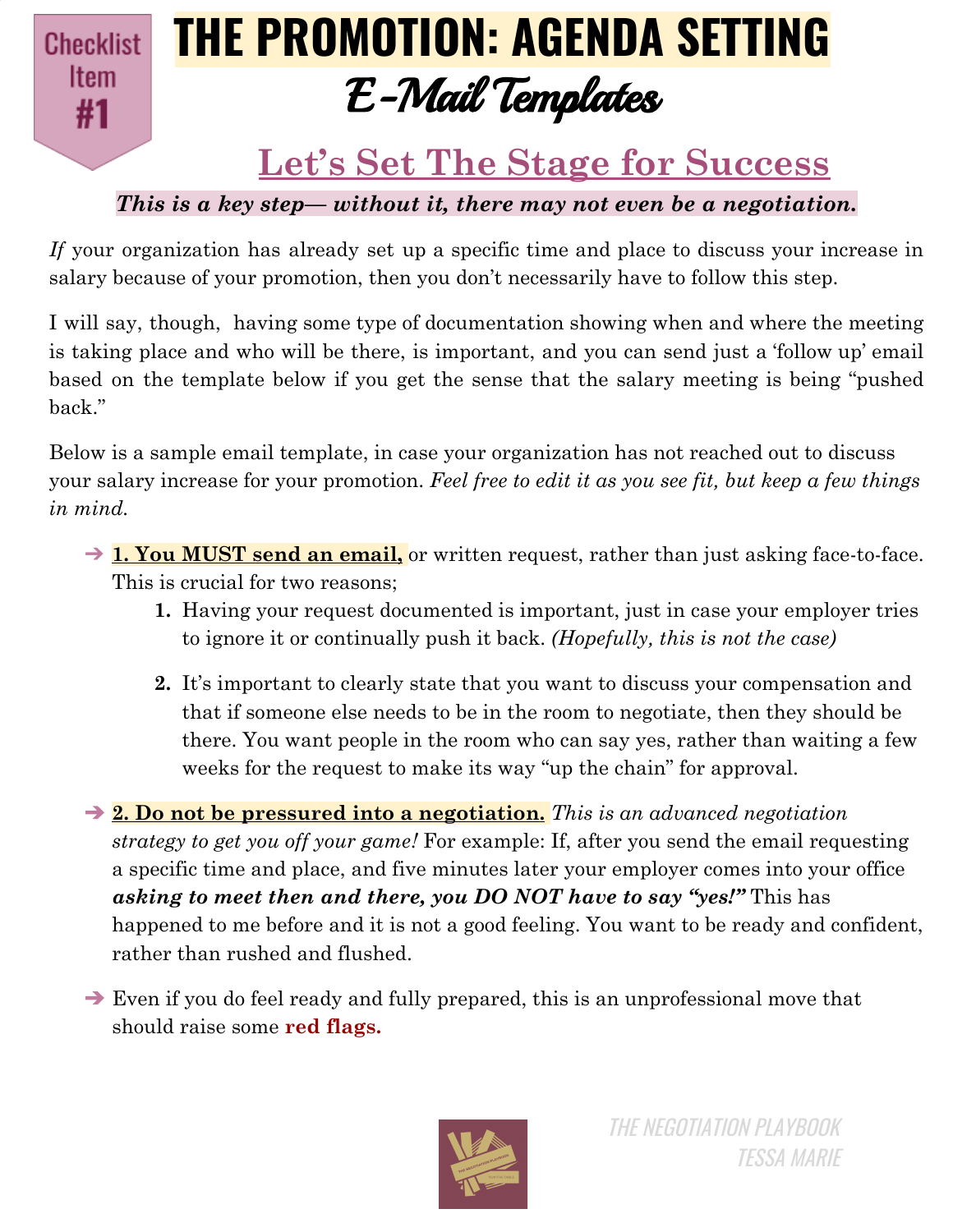

## **THE PROMOTION: AGENDA SETTING** E-Mail Templates

 $\rightarrow$  Likewise, if they want to have the discussion in a different place than the one listed in your email that is open and not private, you should not accept, and insist that you have a private location reserved for your salary negotiation.

➔ If it is a private space and there is a legitimate reason for the change, use your discretion when accepting.

➔ **You want both this negotiation and you as an employee to be taken seriously!**

 $\rightarrow$  Keep the email sweet and simple!

➔ *DO NOT send this email until you finish the entire checklist!*

#### **#1 The Request for a Salary Negotiation Meeting**

Dear, **BOSS NAME,**

I am very excited to have been chosen for the **BLANK PROMOTION!** This is an incredible opportunity for me, and I am eager to get started! I was hoping we could sit down to discuss my compensation. Would **SPECIFIC DATE from SPECIFIC TIME to SPECIFIC TIME**, in the **SPECIFIC CONFERENCE OR MEETING AREA** work for you? Let me know at your earliest convenience and I will make sure the room is available.

Will someone from Human Resources be available to attend if needed?

I'm greatly looking forward to my future here at **COMPANY NAME!**

Thank you,

**YOUR NAME**



Listing a specific amount of time will create the sense that this a serious and thoughtful meeting that is not to be rushed.

Depending on your situation, anywhere from 40 minutes to 80 minutes should be more than enough time.

THE NEGOTIATION PLAYBOOK TESSA MARIE